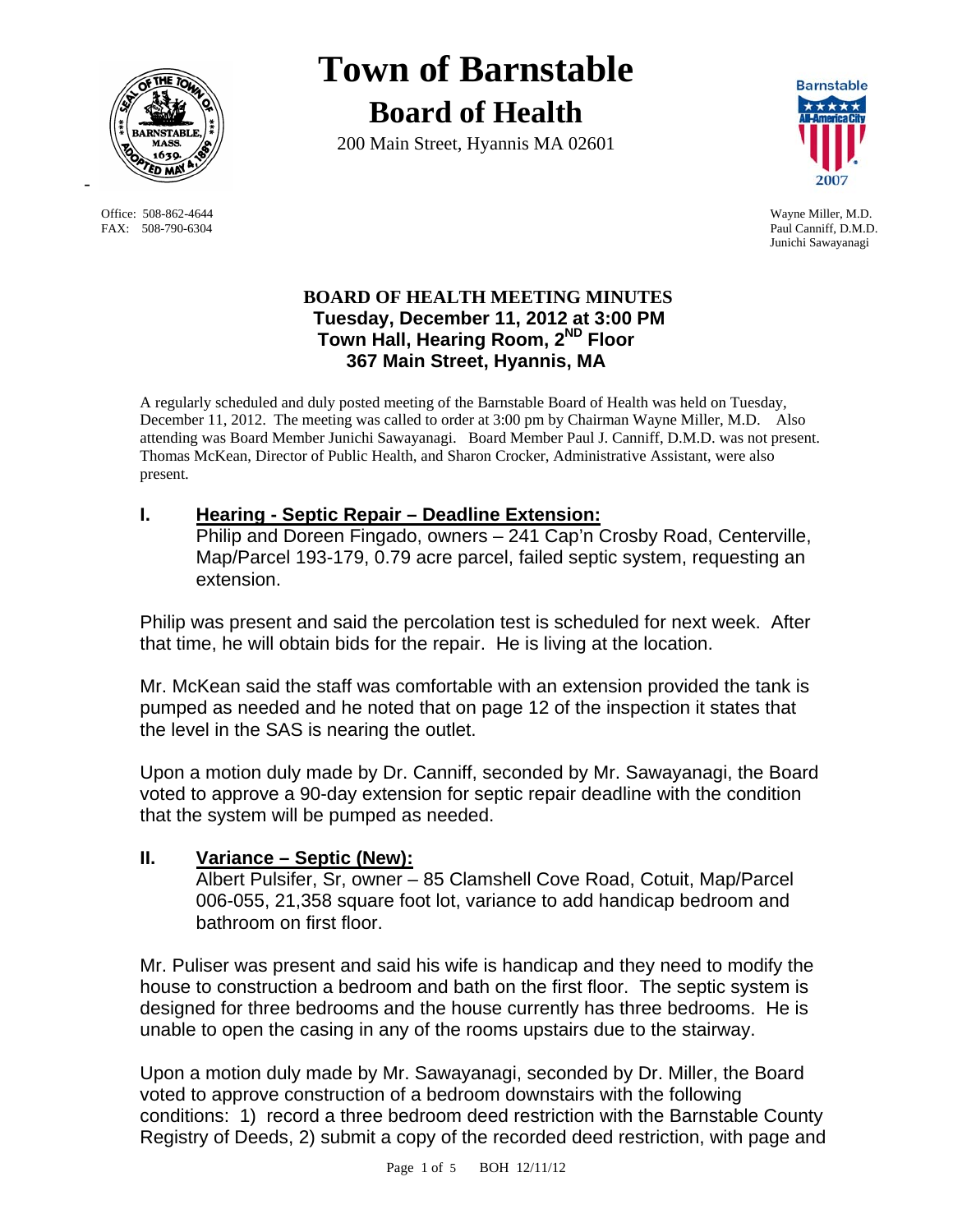book number, to the Public Health Division, 3) identify on the submitted floor plan to the Public Health Division which room upstairs will be used as a den, rather than a bedroom, and 4) that upstairs den will have the door, itself, removed from hinges. It's casing will be allowed to stay in place. (Unanimously, voted in favor.)

#### **III. Variance – Septic (Cont.):**

A. Matthew Eddy, Baxter Nye Engineering, representing Joyce Angelo, owner – 280 Long Beach Rd, Centerville, Map/Parcel 185-026, 7,038 square feet parcel, requesting multiple variances.

Matthew Eddy was present.

Dr. Miller and Mr. McKean explained that with further conversation with the staff today, there is still concern of approving such a plan. The Health Coastal Resource staff member said that the Centerville River has significant microbial contamination. This property would add to it as it is new construction on a vacant lot.

Dr. Miller said that this plan would open up a new territory of allowance on setbacks and prior to doing this, Dr. Miller would like to set up a workshop with the Health staff. The purpose of the workshop would be to determine how they would like to change the regulations to help clarify for the Board when to accept variances of setbacks at various distances.

Dr. Miller believes the system proposed is very impressive and sounds promising. However, they have not been addressing their decisions in this same manner as offered here. Dr. Miller said Matt has supplied the Board with additional tools to analyze properties which propose setbacks within the 100 feet of a coastal bank.

Dr. Miller asked Matt if he would be interested in continuing this to February 12, 2013, allowing Mr. Eddy time to meet with Conservation and see if they approve of the retaining wall. It will also allow time needed by the Board of Health.

Upon a motion duly made by Dr. Miller, seconded by Mr. Sawayanagi, the Board voted to approve a continuation to February 12, 2013 meeting. (Unanimously, voted in favor.)

B. Dan Ojala, Down Cape Engineering, and Gregory Callahan, GDC Architects, representing Samir & Janie Barber, owners – 10 Hyannis Avenue, Hyannis, Map/Parcel 287-131, 44,131 square feet parcel, failed septic, multiple variances requested.

Dan Ojala was present and reviewed his plan for the Board.

The Board acknowledged the site is restrictive. The State of MA has code# 15.213 which deals with construction velocity. However, the regulation states it does not apply to any building which pre-existed prior to 1995. This house is, therefore, exempt from the regulation as it was built much before that date.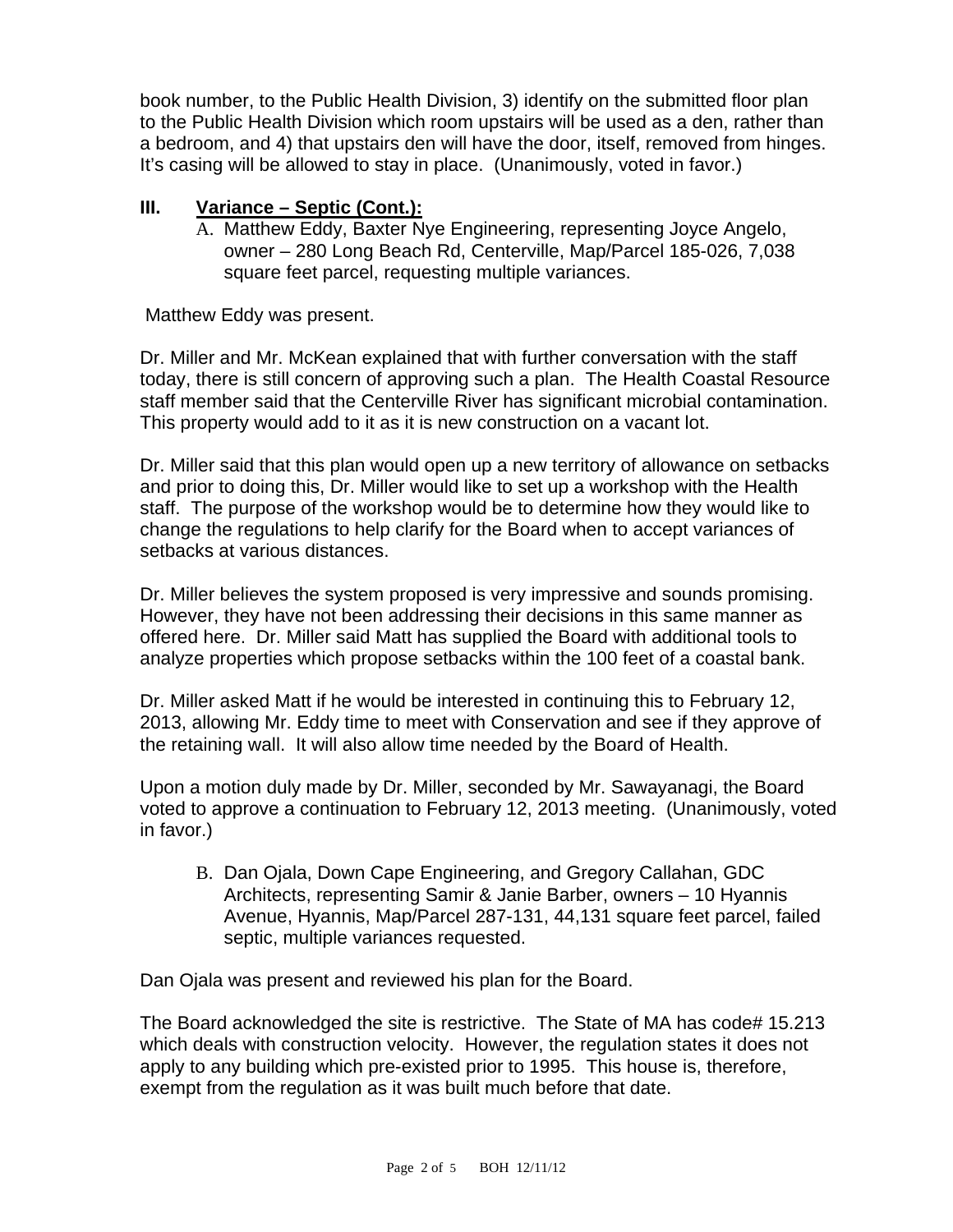The Board reviewed the Town Code 360-4 which states that whenever the system is in a flood zone (this property is at the flood water level of 15 feet.), the system must be designed to minimize or eliminate infiltration of floodwaters into the system. Upon review of the plan, the Board acknowledged that the system is protected as much as possible and pointed out the regulation was written in 1977 which was before the watertight covers for septic were designed.

Upon a motion duly made by Mr. Sawayanagi, seconded by Dr. Miller, the Board voted to approve the plan with the variances with the following conditions: 1) record an eleven bedroom deed restriction with the Barnstable County Registry of Deeds and, 2) submit a copy of the recorded deed restriction, with page and book number, to the Public Health Division. (Unanimously, voted in favor.)

#### **IV. Title V- Septic Inspection Review:**

Donald and Donna Pires, owners – 480 Nottingham Drive, Centerville, Map/Parcel 147-015. Original inspection failed on 08/18/2011, followed by one conditional passed inspection and one passed inspection, at least six months apart.

Donald Pires, owner, and Eric Stevenson, septic installer, were present. There have been four septic inspections performed at this location in the last two years. The first inspection was on 8/18/11. The inspection report noted on page 10 that the septic tank was leaking at the seams and on page 13 it was noted that there were stains at the invert, thus hydraulic failure.

A second inspection was done 2/15/12 and received a conditional pass. Page 10 on the report noted the tank was sound, mentioning there may be a slight leak in the seam.

There was a third and fourth inspection done in October and November 2012 – both of which passed.

Mr. McKean said the he and the staff do not have any objections to accepting the status of the septic system as a passing grade.

Upon a motion duly made by Mr. Sawayanagi, seconded by Dr. Miller, the Board voted to accept the septic system as a passing septic system. (Unanimously, voted in favor.)

### **V. Variance - Body Artist:**

Neftali Vallejo – applying as Body Artist Apprentice with Alex Travassos, Black Pearl, 509 Main St, Hyannis.

The applicant submitted an incomplete application. The name of all occupations in the last two years was left blank and the first question on page two was not addressed. Also, the print-outs for the First Aid, Blood Pathogens, and CPR are not clearly identifying the person which they apply to. The CPR is not a certificate with a name and an expiration date. It appears to be the completion of a quiz. This does not meet the regulations. A picture of the applicant is also required.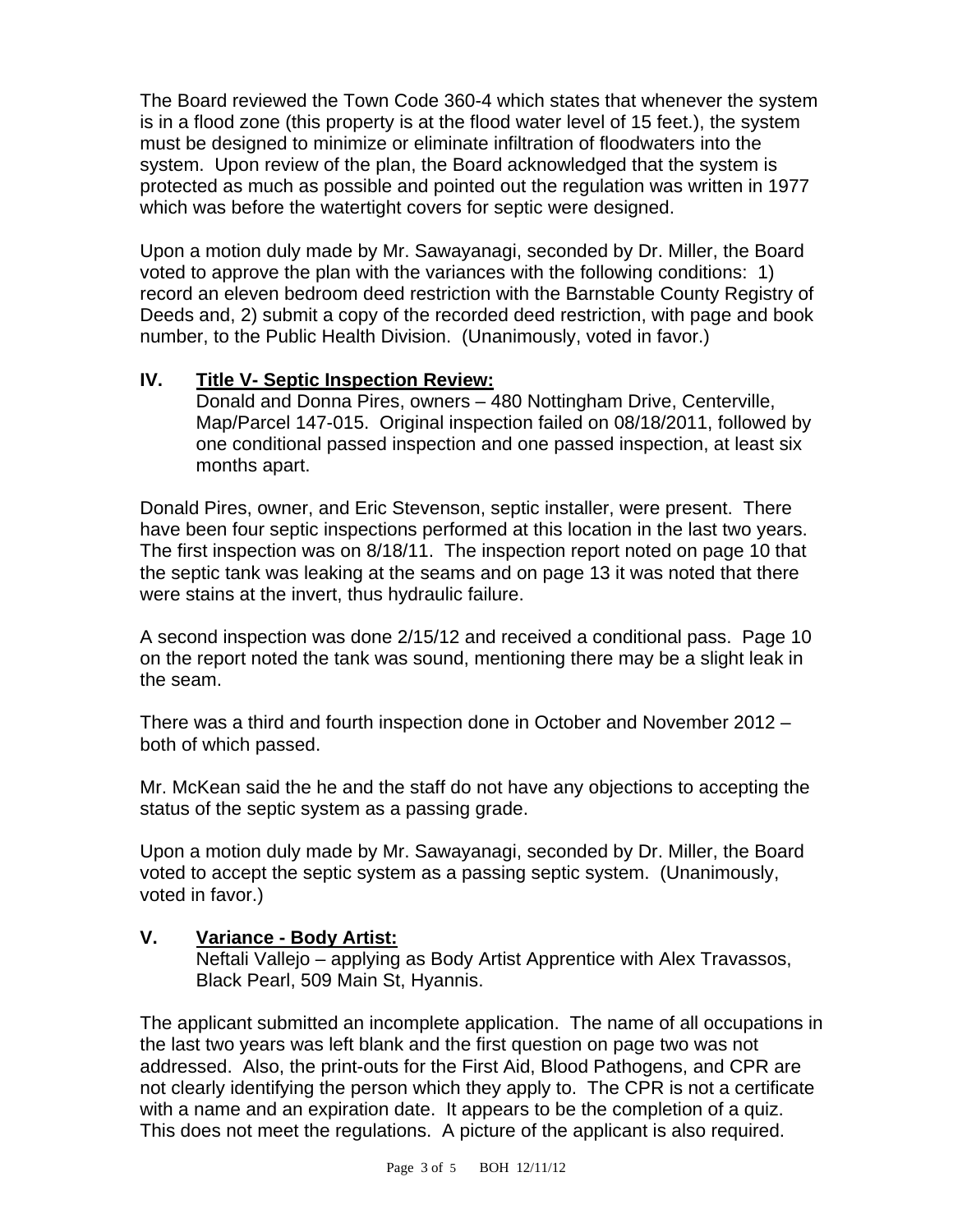Upon a motion duly made by Dr. Miller, seconded by Mr. Sawayanagi, the Board voted to approve Neftali Vallejo as a body artist. (2 voted to Deny-unanimous.). Denied due to an incomplete application. The applicant may re-submit a complete application in the future if the requirements are met.

## **VI. Tobacco:**

Propose Ban of Tobacco Sales at Pharmacies.

The National Association for Local Board of Health's has said a number of communities have enacted regulations prohibiting pharmacies from selling tobacco citing that the pharmacies are the first step people take to obtain health assistance and, thus, a pharmacy is a health care institution. To facilitate their duties, they are to provide health care. They stated that it sends the wrong message to have pharmacies provide health care and to sell tobacco products at the same time. With a reduction in the locations where tobacco is sold, there will be less triggers prompting minors to buy cigarettes.

The Town Attorney has drawn up a proposed regulation banning the sale of cigarettes at pharmacies and stores which contain a pharmacy in them. The proposed regulation will be available to read on the town website at www.town.barnstable.ma.us. The proposed regulation will also be available at the Public Health Division at 200 Main Street, Hyannis and will be on the Tuesday, January 15, 2013 Board of Health agenda.

The Board of Health will consider written comments to the Board. (Please submit prior to the January 6, 2013 to allow the information to reach the Board members.) Also, people are welcome to comment at the Board of Health meeting on Tuesday, January 15, 2013.

### **VII. Old / New Business:**

A. Announcement of special meeting-Sewer Connection – Mon. 1/14/13 at 3pm

The Stewart Creek area is now available to connection. The DPW will be sending out letters to let the residents know about the abatements and hook-ups. The DPW is currently waiving the connection fee of roughly \$400 to encourage people to hook-up promptly.

The special meeting on Monday, January 14, 2013, will be to set up time-frames for required hook-ups and circumstances under which extensions will be granted. There will be discussion as to consideration given to the newer septic systems in use or whether the system is close to failure, or somewhere in between.

The Growth Management has secured a grant program which covers most of the cost of hook-up for those which qualify. There is also a loan program available through the County. For those who need grinder pumps, grinder pumps are available to purchase through DPW at great savings.

B. Subject to Legal Review Prior to Meeting: Guideline Revision: Mobile Food Units, No. 2012-02